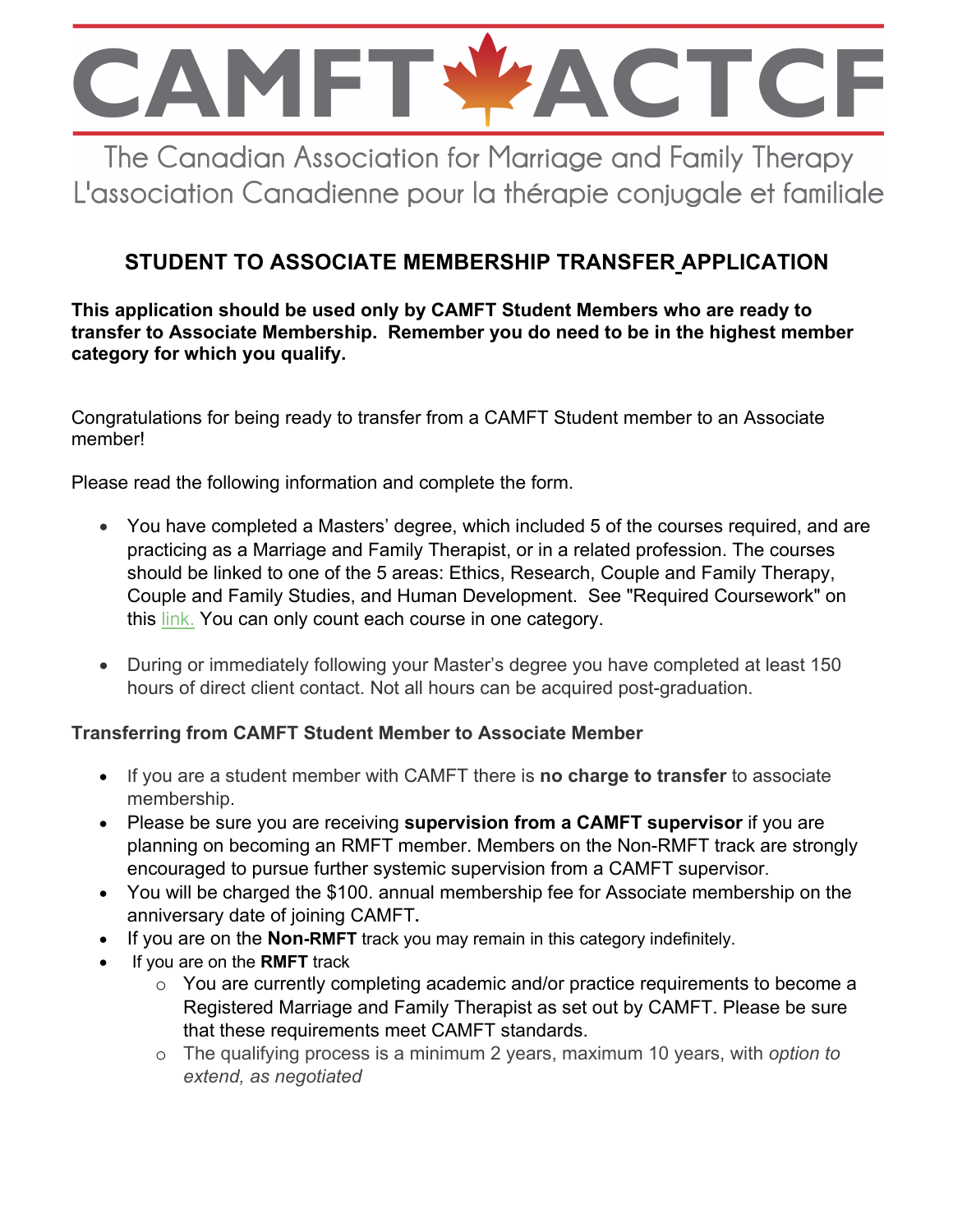# **TRANSFER TO CAMFT ASSOCIATE MEMBER APPLICATION FORM**

| Preferred Prefix: _________________ |                                                                                         |  |
|-------------------------------------|-----------------------------------------------------------------------------------------|--|
|                                     |                                                                                         |  |
|                                     |                                                                                         |  |
| Email:                              |                                                                                         |  |
|                                     |                                                                                         |  |
|                                     | CAMFT Membership Number: I am on the RMFT track Yes ____ No___                          |  |
|                                     |                                                                                         |  |
|                                     | 1) How many hours of direct client contact have you completed in your degree? _________ |  |

#### **A total of 150 hours is required. Please include supporting documents that show your completed hours.**

If you haven't completed the hours within your degree please see the question below.

2) If you were not able to attest to 150 direct client hours above, how many have you completed since graduation, with a CAMFT supervisor or approved alternate?

## **Please include supporting documents that show your direct client hours**.

#### **Supervision**

3) You have \_\_\_\_\_\_\_ total hours of individual and \_\_\_\_\_\_\_ total hours of group supervision, Please include an attestation(s) from your supervisor(s)

## **Work Situation**

4) What is your Marriage and Family Therapy employment/work situation?

## **Official Transcript**

I have requested an official transcript be mailed from my school to CAMFT at the address below. Yes We will accept an official transcript emailed from your school to admin@camft.ca. **All** members of the Associate Category are strongly encouraged to receive regular (not less than monthly) supervision with a CAMFT approved supervisor, or approved alternate.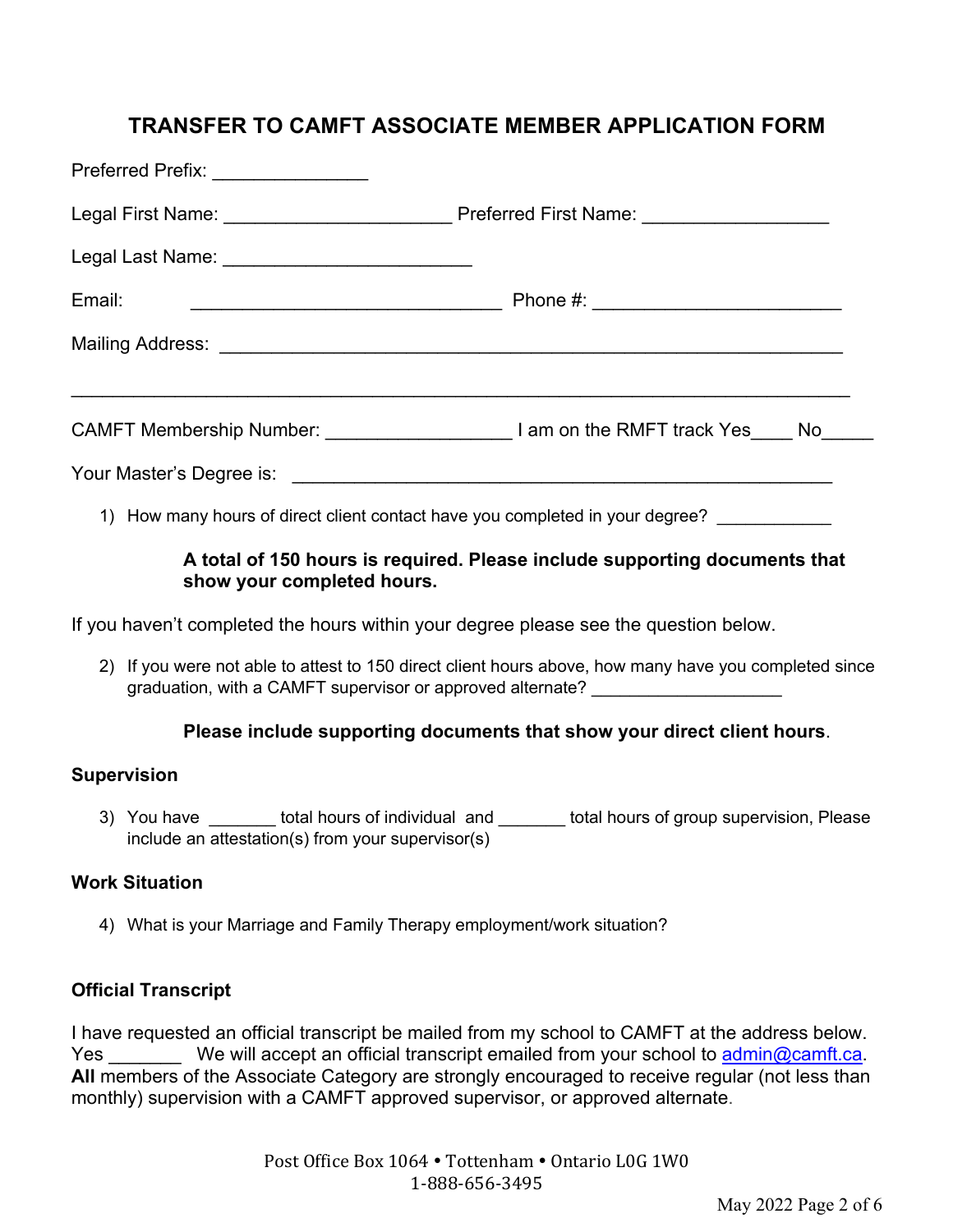**Required Coursework -** The **equivalent of one course** is defined as three semester credits, or 33 didactic contact hours (i.e.lecture/classroom hours. Remember you can only count each course in one category.

#### **Please list the courses you have completed in the appropriate category**

|          | Marriage and Family Studies (a minimum of three courses required) | Didactic/<br><b>Credit</b><br><b>Contact</b><br><b>Hours</b><br><b>Completed</b> |
|----------|-------------------------------------------------------------------|----------------------------------------------------------------------------------|
| Course # | <b>Title</b>                                                      |                                                                                  |
|          |                                                                   |                                                                                  |
|          |                                                                   |                                                                                  |
|          |                                                                   |                                                                                  |
|          |                                                                   |                                                                                  |

| Marriage and Family Therapy (a minimum of three courses required) |              | Didactic/<br><b>Credit Contact</b><br><b>Hours</b><br><b>Completed</b> |  |
|-------------------------------------------------------------------|--------------|------------------------------------------------------------------------|--|
| Course #                                                          | <b>Title</b> |                                                                        |  |
|                                                                   |              |                                                                        |  |
|                                                                   |              |                                                                        |  |
|                                                                   |              |                                                                        |  |

|          | Professional Ethics (a minimum of one course required) | Didactic/<br><b>Credit</b><br><b>Contact</b><br><b>Hours</b><br><b>Completed</b> |
|----------|--------------------------------------------------------|----------------------------------------------------------------------------------|
| Course # | <b>Title</b>                                           |                                                                                  |
|          |                                                        |                                                                                  |
|          |                                                        |                                                                                  |

|          | Research (a minimum of one course required) | <b>Didactic</b><br><b>Contact</b><br><b>Hours</b><br><b>Completed</b> |
|----------|---------------------------------------------|-----------------------------------------------------------------------|
| Course # | <b>Title</b>                                |                                                                       |
|          |                                             |                                                                       |
|          |                                             |                                                                       |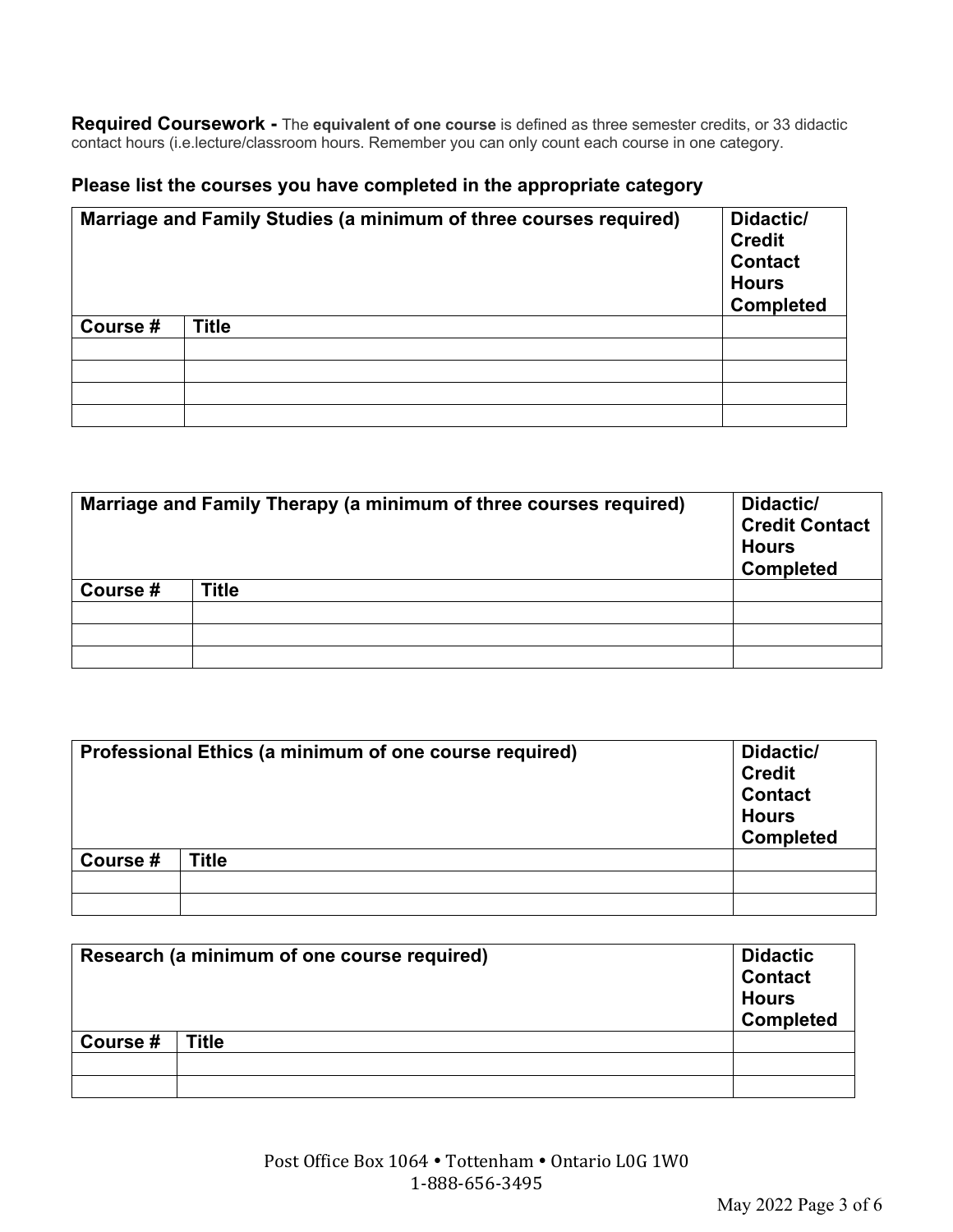|         | Human Development (a minimum of three courses required) | Didactic/<br><b>Credit</b><br><b>Contact</b><br><b>Hours</b><br><b>Completed</b> |
|---------|---------------------------------------------------------|----------------------------------------------------------------------------------|
| Course# | <b>Title</b>                                            |                                                                                  |
|         |                                                         |                                                                                  |
|         |                                                         |                                                                                  |
|         |                                                         |                                                                                  |

#### **Ethics**

Has your registration, certification or license to practice in the health care industry ever been suspended, revoked, restricted or denied, or has any other disciplinary action been taken against you by any provincial, federal or state, regulatory body or foreign jurisdiction, or are you presently under investigation by any regulatory body to the best of your knowledge? Yes \_\_\_\_\_\_\_\_\_\_ No \_\_\_\_\_\_\_\_\_\_\_\_

Your signature: **Example 2018** 

## **Summary of Supervision and Direct Client Hours**

|              | <b>Time Frame</b> | <b>CAMFT Supervisor</b> | <b>Supervised</b> |       | <b>Supervision Hours</b> |              |
|--------------|-------------------|-------------------------|-------------------|-------|--------------------------|--------------|
| <b>Start</b> | End               |                         | <b>DC Hours</b>   | Group | Individual               | <b>Total</b> |
|              |                   |                         |                   |       |                          |              |
|              |                   |                         |                   |       |                          |              |
|              |                   |                         |                   |       |                          |              |
|              |                   |                         |                   |       |                          |              |
|              |                   |                         |                   |       |                          |              |
|              |                   |                         |                   |       |                          |              |
|              |                   |                         |                   |       |                          |              |
|              |                   |                         |                   |       |                          |              |
|              |                   |                         |                   |       |                          |              |
|              |                   |                         |                   |       |                          |              |
|              |                   |                         |                   |       |                          |              |
|              |                   |                         |                   |       |                          |              |
| <b>TOTAL</b> |                   |                         |                   |       |                          |              |
|              |                   |                         |                   |       |                          |              |
|              |                   |                         |                   |       |                          |              |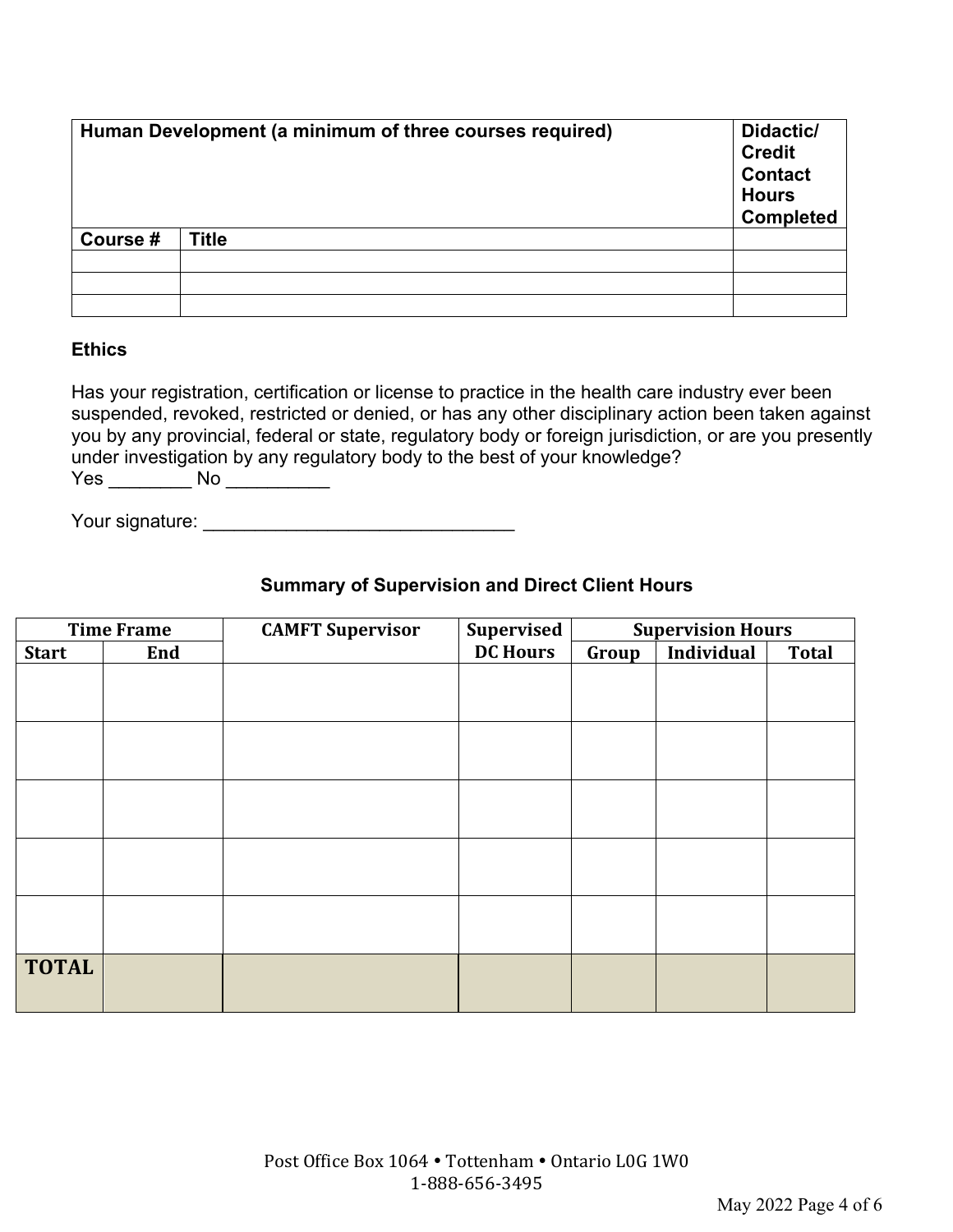#### **Supervisor Attestation**

This form needs to be completed and signed by your supervisor. **If you had more than one supervisor each supervisor must complete a form. Please include these forms with your application.** 

Applicants' post-degree MFT clinical experience must be supervised by an RMFT Supervisor, Supervisor- Mentor or Supervisor Qualifying, or a pre-approved Alternative Supervisor.

| Applicant Name:                                                                                      |                                                                                                             |
|------------------------------------------------------------------------------------------------------|-------------------------------------------------------------------------------------------------------------|
| <b>Supervisor Name:</b>                                                                              |                                                                                                             |
| <b>Supervisors Address:</b>                                                                          |                                                                                                             |
|                                                                                                      |                                                                                                             |
| I am an RMFT Supervisor                                                                              | Membership number: ______________________                                                                   |
| I am an RMFT Supervisor-Mentor                                                                       |                                                                                                             |
| I am an RMFT Supervisor-Qualifying                                                                   | Membership number: _______________________                                                                  |
| I am an Alternate Approved Supervisor<br>Please include verification of your pre-approval from CAMFT |                                                                                                             |
|                                                                                                      | The applicant listed above has participated in CAMFT approved supervision during the time listed below.     |
|                                                                                                      | Day/Month/Year __________________________ to Day/Month/Year ____________________                            |
|                                                                                                      | This report must be all post-graduate and cannot include previously submitted hours.                        |
|                                                                                                      | Client Contact Hours: ________________________Supervision Hours: Individual __________Group _________       |
| CAMFT guidelines.                                                                                    | If you haven't already please read the Supervisors Guidebook on www.camft.ca as supervision must follow the |
|                                                                                                      |                                                                                                             |

 I certify that the applicant listed above has completed the above client and supervision hours during the dates mentioned. I also affirm that I am authorized to make this assertion.

Supervisors' Signature **Date** Date **Date**